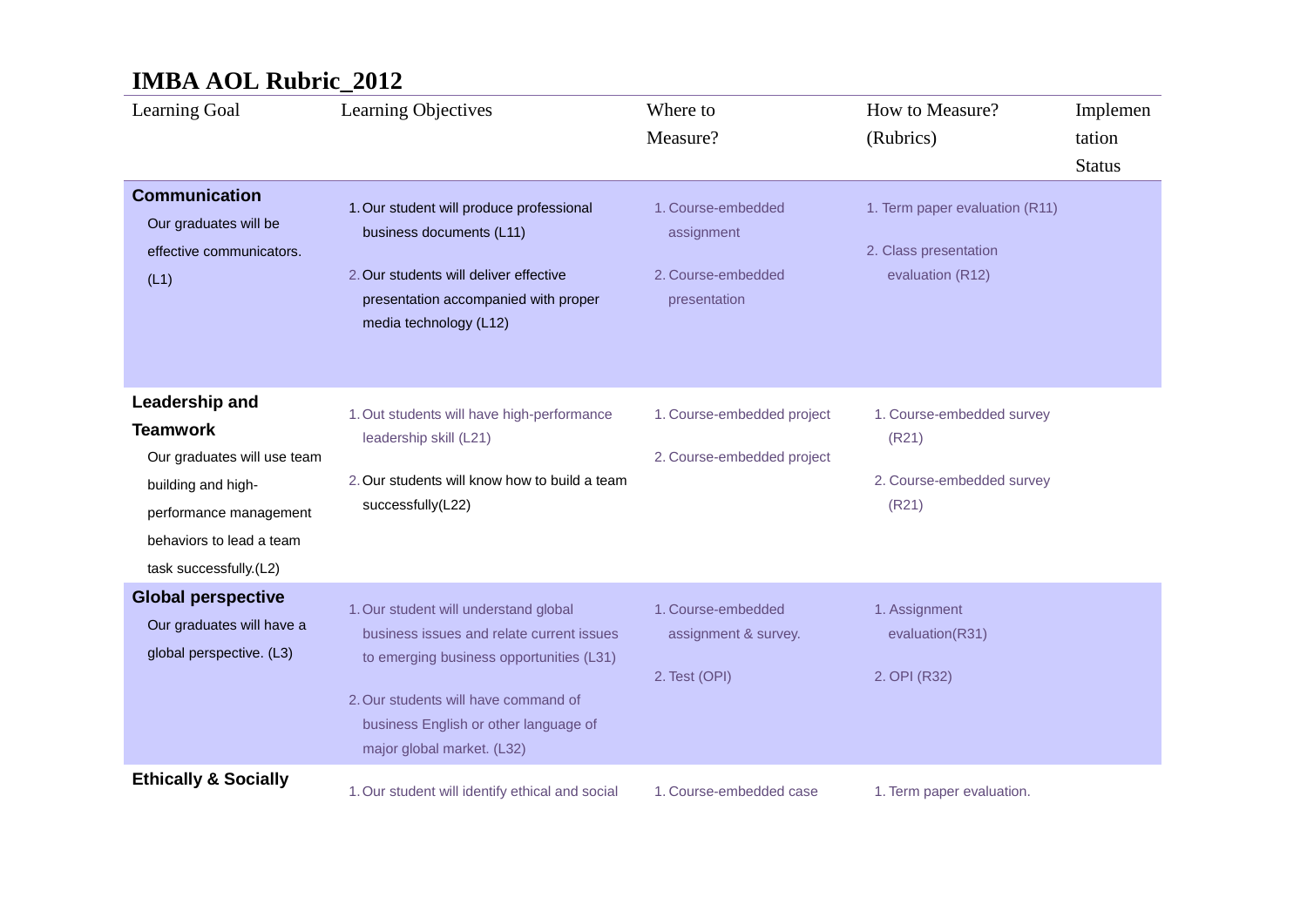| <b>Conscious Reasoning</b> | dilemma and be able to recognize and       | analysis (one of CRI    | (R41)                     |
|----------------------------|--------------------------------------------|-------------------------|---------------------------|
| Our graduates will         | evaluate alternative courses of action     | courses)                |                           |
|                            | (L41)                                      |                         | 2. Course-embedded survey |
| understand the gravity of  |                                            | 2. Course-embedded test | (R42)                     |
| ethical behavior and       | 2. Our students will know the professional |                         |                           |
| corporate social           | code of conduct within their discipline    |                         |                           |
| responsibility. (L4)       | (L42)                                      |                         |                           |

### **Strategic & Analytical Thinking**

- Our graduates will be able to strategically and cross disciplinarily analyze business cases and to use appropriate analytical tools in solving business problems(L5)
- 1.Our student will be able to strategically analyze business cases and will demonstrate the ability of sound business judgment (L51).
- 2.Our students will synthesize different discipline areas (L52)
- 3.Our student will use appropriate analytical technique to analyze data and solve business problem(L53)
- 1. Course-embedded Project (MBA Capstone Course )
- 2. Course-embedded Project (MBA Capstone Course )
- 3. Course-embedded Test and Project
- 1. Project Report and Client Evaluation (R51)
- 2. Project Report and Client Evaluation (R52)
- 3. Project Report and Test Results (R53)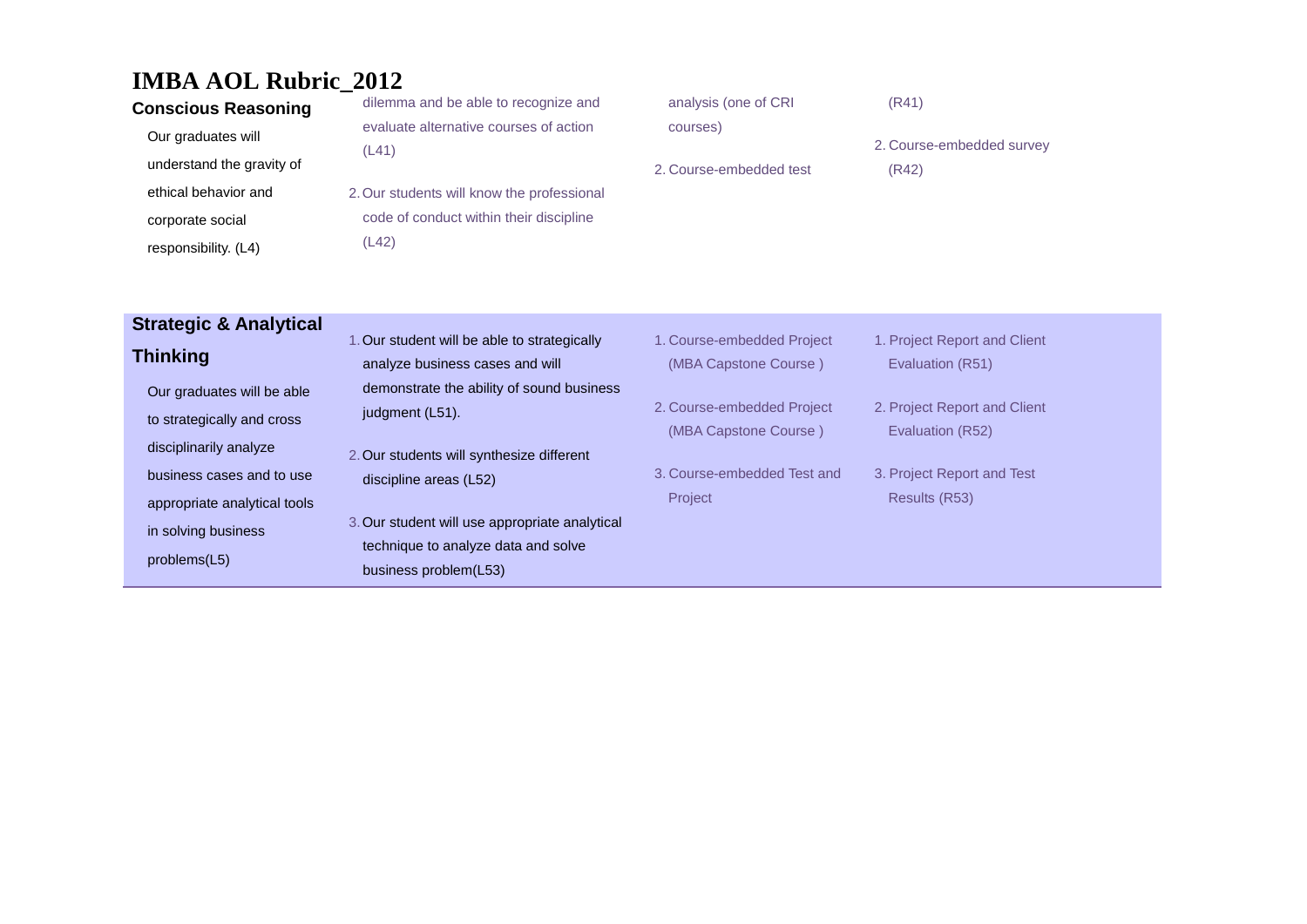**L1: Communication: our graduates will be effective communicators**

|                         |                                             | Performance Levels                           |                                           |       |
|-------------------------|---------------------------------------------|----------------------------------------------|-------------------------------------------|-------|
| <b>Traits</b>           | 1 (Fails to Meet Expectations)              | 2 (Meets Expectations)                       | 3 (Exceeds Expectations)                  | Score |
| 1. Clear introduction   | No or unclear introduction, and absence of  | Provides an introduction, present some but   | Provides a coherent introduction and      |       |
| and background          | background information.                     | not all of the key background information.   | addresses key background issues           |       |
|                         |                                             |                                              | effectively.                              |       |
| 2. Discipline-related   | Discipline-specific concepts and issues are | Appropriately addresses most of the key      | Appropriately addresses all key           |       |
| concepts and            | not identified or they are identified       | discipline-specific concepts and issues but  | discipline-specific concepts and issues   |       |
| issues                  | inappropriately.                            | omits or identifies a few of the minor ones. | and most of the minor ones.               |       |
| 3. Internally           | Arguments are inconsistent, different parts | Most arguments are consistent, and most      | Arguments presented in the paper are      |       |
| consistent              | of the paper do not relate well to each     | parts of the paper are integrated and        | consistent and the different parts of the |       |
| arguments               | other and are inconsistent.                 | consistent.                                  | paper are well integrated and             |       |
|                         |                                             |                                              | consistent.                               |       |
| 4. Logic and            | Arguments are poorly organized, do not      | Most but not all of the arguments are well   | All arguments are well organized, flow    |       |
| organization            | flow well, and are hard to follow.          | organized, flow logically, and are easy to   | logically, and are easy to follow.        |       |
|                         |                                             | follow.                                      |                                           |       |
| 5 Consistent            | No or very weak connection between          | Reasonable connection between analysis and   | Very strong connection between            |       |
| conclusions             | analysis and conclusions                    | conclusions; there may be minor              | analysis and conclusions; there are no    |       |
|                         |                                             | inconsistencies                              | inconsistencies.                          |       |
| 6. Style and            | Numerous spelling errors; inappropriate     | Few spelling errors, generally appropriate   | No or very minimal spelling, grammar,     |       |
| grammar                 | grammar, sentence structure, and            | grammar, sentence structure, and             | sentence structure, and paragraphing      |       |
|                         | paragraphing used throughout the            | paragraphing.                                | errors.                                   |       |
|                         | document.                                   |                                              |                                           |       |
| 7. Effective literature | No literature or used of inappropriate web- | Uses more than one research source but       | Uses multiple research sources and        |       |

#### **L11. Our students will produce professional business documents**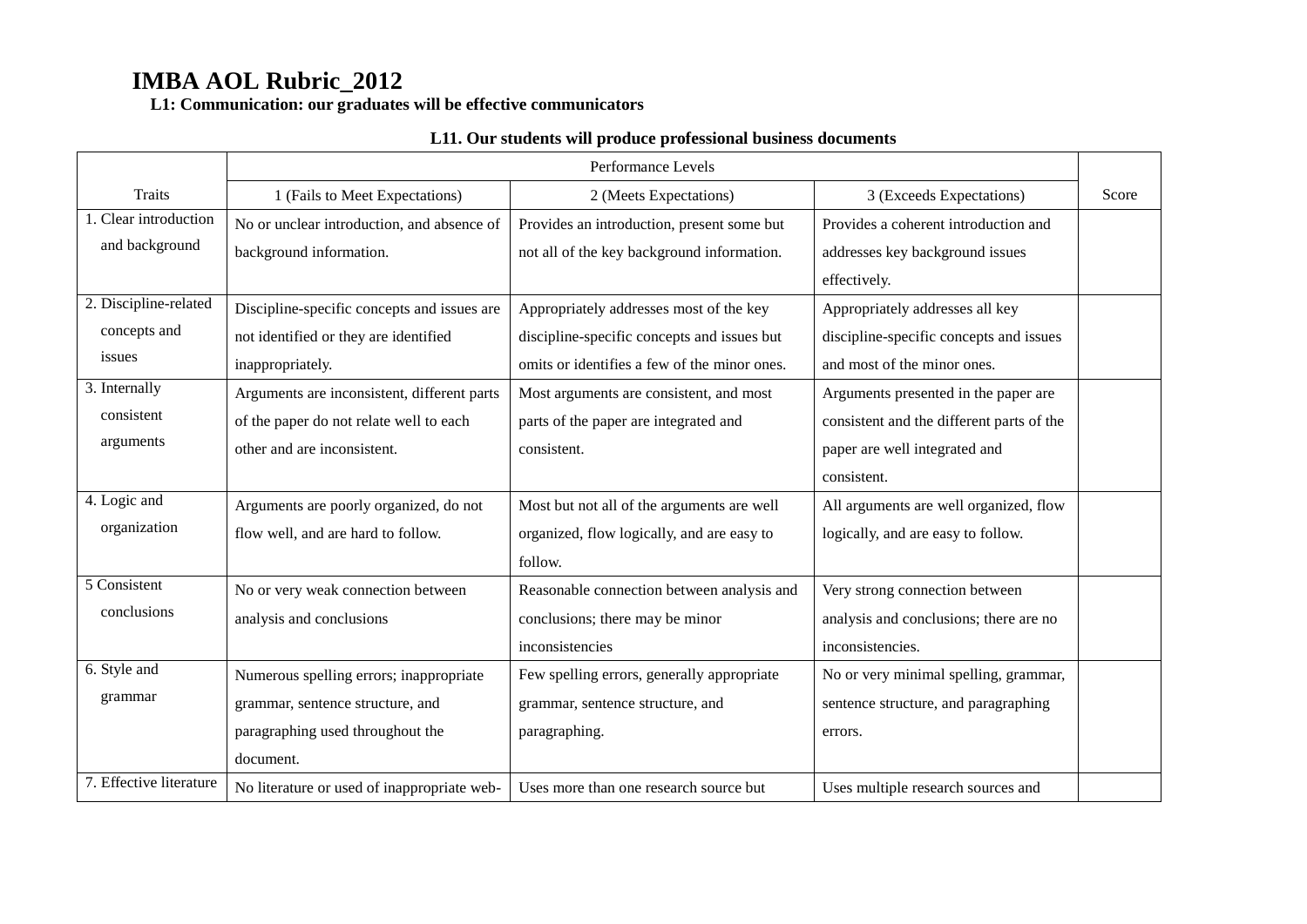| search skills | based sources; sources are not come from   | demonstrates no attempt to incorporate         | makes effective use of current and        |
|---------------|--------------------------------------------|------------------------------------------------|-------------------------------------------|
|               | professional literature; sources are not   | current information; most sources are          | reliable information; sources are         |
|               | current and/or relevant.                   | authoritative or come from professional        | authoritative or come from the            |
|               |                                            | literature; sources are generally current and  | professional literature; includes current |
|               |                                            | relevant.                                      | relevant sources.                         |
| 8. Documents  | No or inconsistent references; evidence of | Generally includes appropriate citations       | Includes appropriate citations within     |
| sources       | plagiarism.                                | within the document and lists references at    | the documents and lists references that   |
|               |                                            | the end of the documents; references are       | include full bibliographic information    |
|               |                                            | generally usable but may not contain the full  | for each citation in the document;        |
|               |                                            | bibliographic information; citations and       | citations and references are consistent   |
|               |                                            | references are generally consistent throughout | throughout the document.                  |
|               |                                            | the documents                                  |                                           |

### **L12: Our students will deliver effective presentation accompanied with proper media technology**

|                      | Performance Levels                     |                                            |                                              | Score |
|----------------------|----------------------------------------|--------------------------------------------|----------------------------------------------|-------|
| Traits               | 1 (Fails to Meet Expectations)         | 2 (Meets Expectations)                     | 3 (Exceeds Expectations)                     |       |
| 1. Organization      | No opening statement or irrelevant     | Has opening statement relevant to topic,   | Has a clear opening statement that catches   |       |
|                      | statement; Loses focus more than once; | and gives outline of speech; mostly        | audience's interest and gives overview;      |       |
|                      | does not manage time effectively.      | organized with some transitions; allows    | stays focused throughout. Has transition     |       |
|                      |                                        | enough time to deliver speech, although it | statement, ties sections together; effective |       |
|                      |                                        | could have been better edited              | time management.                             |       |
| 2. Quality of slides | Sloppy and/or unprofessional; may be   | Readable, professional, appropriate        | Readable, professional, imaginative and/or   |       |
|                      | difficult to read; many slides are     | number                                     | high quality (without being a distraction).  |       |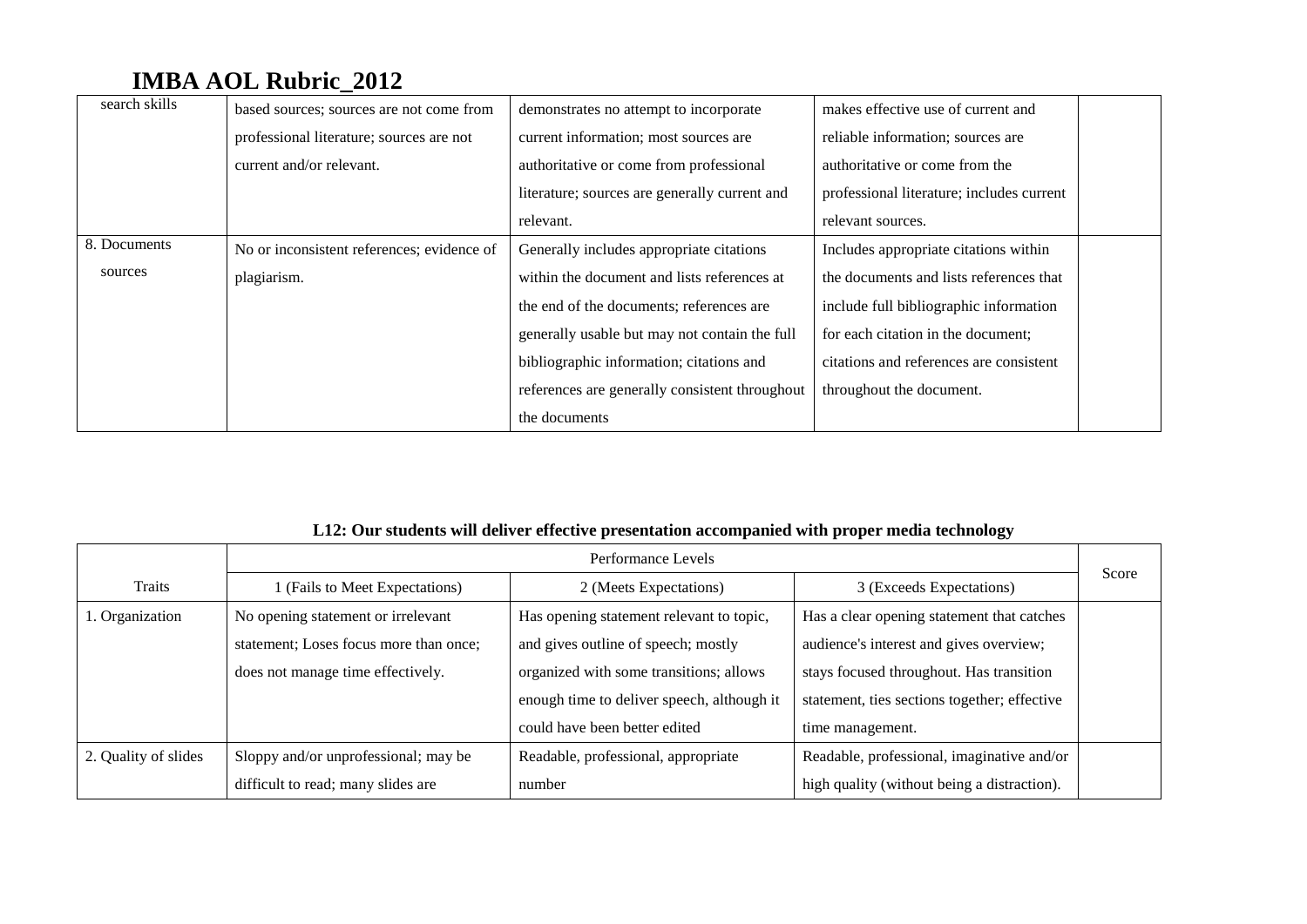|                      | superfluous.                                |                                             |                                            |  |
|----------------------|---------------------------------------------|---------------------------------------------|--------------------------------------------|--|
| 3. Voice quality and | Demonstrates one or more of the             | Can easily understand; appropriate pace     | Excellent delivery; conversational,        |  |
| pace                 | following: mumbling, too soft, too loud,    | and volume; delivery is mostly clear and    | modulates voice, projects enthusiasm,      |  |
|                      | too fast, too slow, "umms."                 | natural                                     | interest, confidence.                      |  |
| 4. Mannerisms        | Demonstrates one or more distracting        | No distracting mannerisms. Decent           | Uses body language effectively (and        |  |
|                      | mannerisms, which may include bad           | posture.                                    | naturally) to maintain audience's interest |  |
|                      | posture, shifting feet, etc.                |                                             |                                            |  |
| 5. Professionalism   | Makes excuses for the presentation; word    | Treats audience profession-ally, word       | Treats audience professionally; confident, |  |
|                      | choice is not appropriate for audience;     | choice is acceptable (does not use slang);  | shows command of topic                     |  |
|                      | inappropriately informal, does not stay "in | keeps nervousness under control             |                                            |  |
|                      | role."                                      |                                             |                                            |  |
| 6. Use of            | Relies heavily on slides or notes; makes    | Looks at slides to keep on track with       | Slides are use effortlessly to enhance     |  |
| media/rapport        | little eye contact; inappropriate number of | presentation; appropriate number of slides; | speech; speech could be effectively        |  |
| with audience        | slides (too many or too few).               | maintains eye contact most of the time.     | delivered without them; perfect eye        |  |
|                      |                                             |                                             | contact.                                   |  |
| 7. Ability to answer | Cannot address basic questions.             | Can address most questions with correct     | Answers all questions with relevant,       |  |
| questions.           |                                             | information                                 | correct information; speaks confidently.   |  |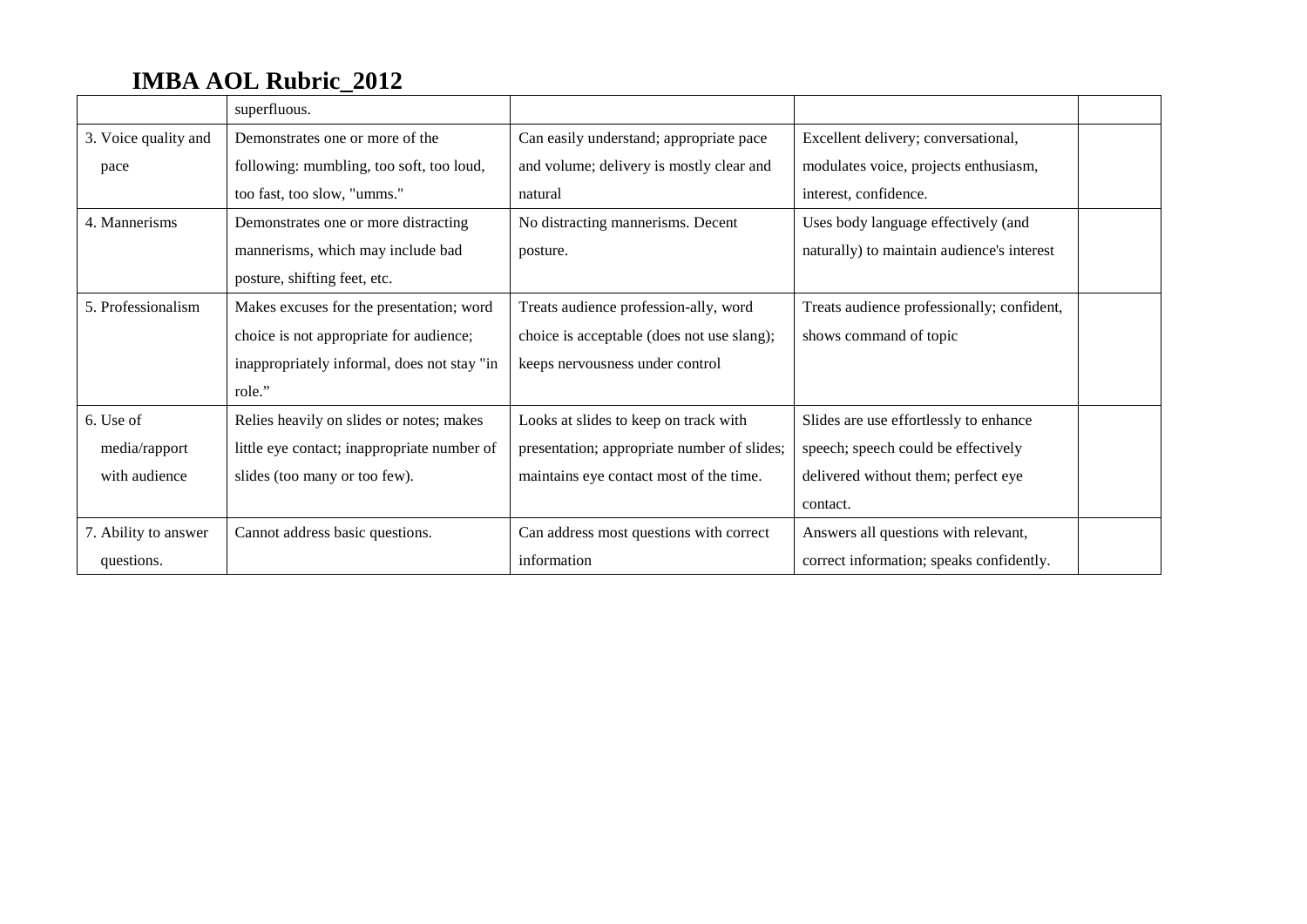**L2. Leadership and teamwork: Our graduates will use team building and high-performance management behaviors to lead a team task successfully.**

|                      | Performance Levels                         |                                          |                                               |       |
|----------------------|--------------------------------------------|------------------------------------------|-----------------------------------------------|-------|
| <b>Traits</b>        | 1 (Fails to Meet Expectations)             | 2 (Meets Expectations)                   | 3 (Exceeds Expectations)                      | Score |
| 1. Confidence        | Gives an impression of reluctance or       | Looks comfortable and confident in       | Uses strong verbal and non verbal             |       |
|                      | uncertainty about exercising leadership    | exercising leadership duties             | behavior to convey authority and concern      |       |
|                      |                                            |                                          |                                               |       |
| 2. Balance between   | Focuses exclusively on task to be          | Balances the need for task               | Assigns tasks to members whose unique         |       |
| task and             | accomplished without regard to the people  | accomplishment with the needs of         | talents contribute directly to the task. Uses |       |
| interpersonal        | or focuses exclusively on interpersonal    | individuals in the group.                | positive reinforcement. Delegates as          |       |
| relations            | relations without regard to task           |                                          | needed.                                       |       |
|                      |                                            |                                          |                                               |       |
| 3. Ability to listen | Asks for ideas or suggestions but neglects | Listens actively and shows understanding | Provides summary of important                 |       |
|                      | to consider them.                          | by paraphrasing or by acknowledging and  | discussions at regular intervals              |       |
|                      |                                            | building on others' ideas.               |                                               |       |
| 4. Stays on track    | Lets the group ramble or stray off track   | Keeps group on track by managing time,   | Develops and adheres to a calendar of         |       |
|                      | too much, or keeps the group so rigidly on | providing coaching or guidance, or       | activities and/or checklists.                 |       |
|                      | track that relevant issues or concerns are | resolving differences as needed.         |                                               |       |
|                      | ignored                                    | Intervenes when tasks are not moving     |                                               |       |
|                      |                                            | toward goals                             |                                               |       |
| 5. Agenda            | Has an incomplete or vague agenda for the  | Has a clear agenda for the group         | Circulates a prepared agenda in advance       |       |
|                      | group                                      |                                          |                                               |       |

### **L21. Out students will have high-performance leadership skill**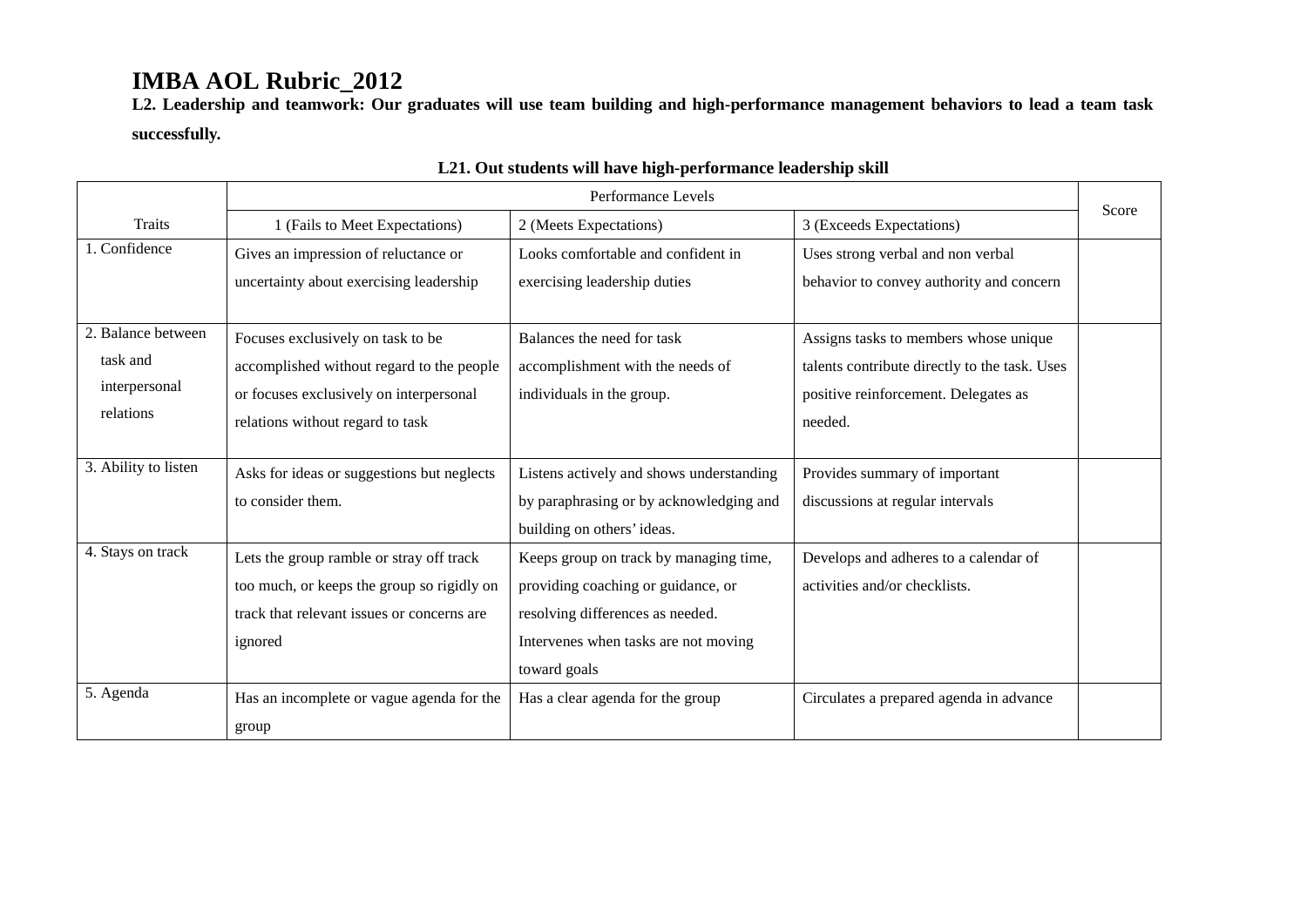|                    | Performance Levels                        |                                            |                                             |       |
|--------------------|-------------------------------------------|--------------------------------------------|---------------------------------------------|-------|
| Traits             | 1 (Fails to Meet Expectations)            | 2 (Meets Expectations)                     | 3 (Exceeds Expectations)                    | Score |
| 1. Commitment      | Seems reluctant to engage fully in        | Consistently demonstrates commitment to    | Follows up on ideas and suggestions from    |       |
|                    | discussions and task assignments          | the project by being prepared for each     | previous meetings and reports findings to   |       |
|                    |                                           | group meeting                              | the group                                   |       |
| 2. Balance between | Focuses exclusively on task to be         | Balances the need for task ccomplishment   | Volunteers to assist others and shares      |       |
| task and           | accomplished without regard to team       | with the needs of individuals in the group | information openly                          |       |
| interpersonal      | member or focuses exclusively on          |                                            |                                             |       |
| relations          | interpersonal relations without regard to |                                            |                                             |       |
|                    | task                                      |                                            |                                             |       |
| 3. Contributions   | Does not offer ideas or suggestions that  | Frequently offers helpful ideas or         | Listens actively and shows understanding    |       |
|                    | contribute to problem solving             | suggestions                                | by paraphrasing or by acknowledging and     |       |
|                    |                                           |                                            | building on others' ideas                   |       |
| 4. Stays on track  | Takes the group off track by initiating   | Introduces suggestions and ideas that are  | Uses tact and diplomacy to alert group that |       |
|                    | conversations or discussions unrelated to | relevant to the task                       | focus has strayed from the task at hand     |       |
|                    | the task                                  |                                            |                                             |       |

### **L22. Our students will know how to build a team successfully**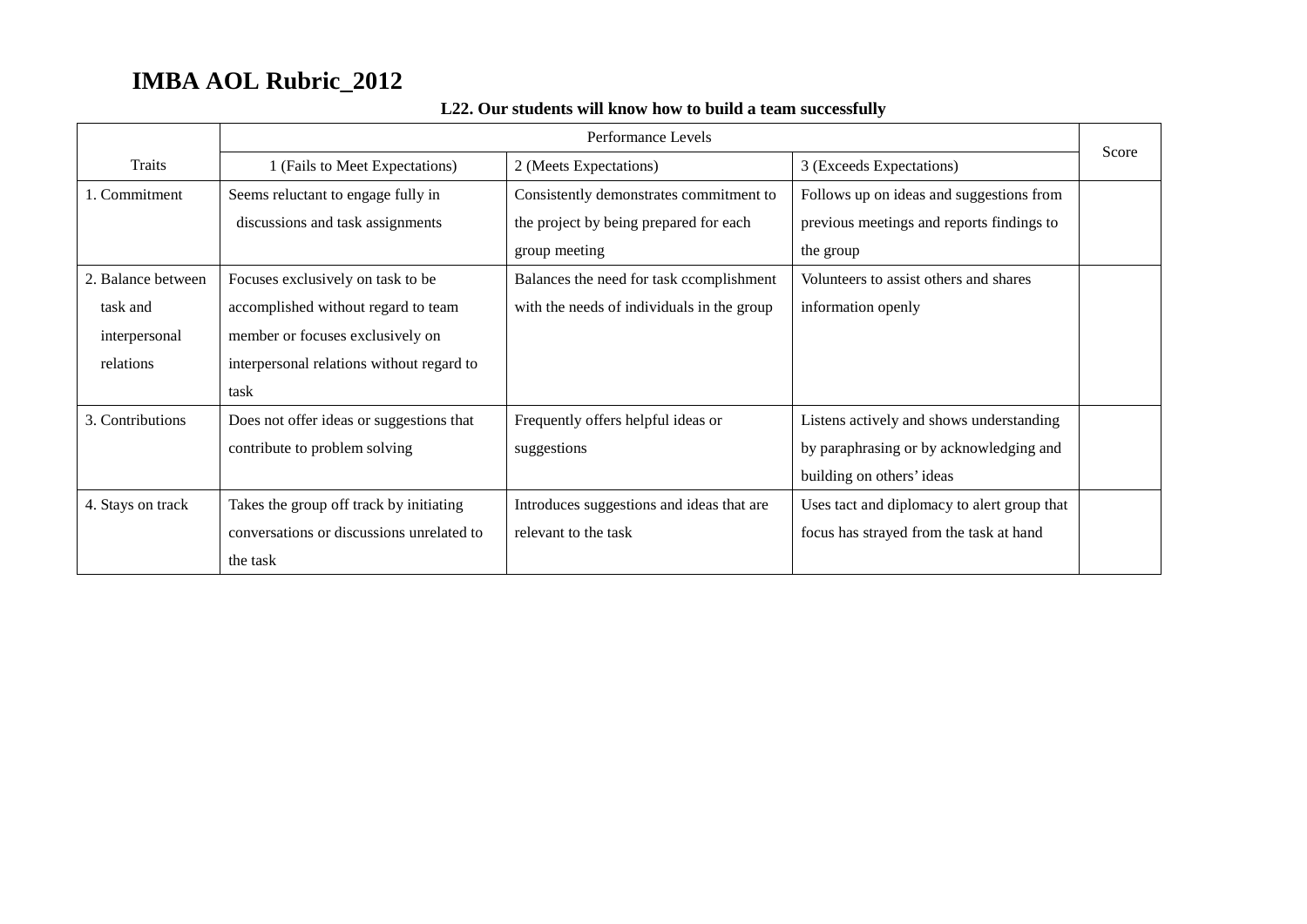**L3. Global Perspective: Our graduates will have a global perspective.**

#### **L31. Our students will define global business issues and relate these to emerging business opportunities (L23)**

|                      | Performance Levels                           |                                             |                                           | Score |
|----------------------|----------------------------------------------|---------------------------------------------|-------------------------------------------|-------|
| Traits               | 1 (Fails to Meet Expectations)               | 2 (Meets Expectations)                      | 3 (Exceeds Expectations)                  |       |
| 1. Identification of | No or incomplete identification of some or   | Some identification of most of the relevant | Clear and detailed identification of      |       |
| global issues        | all of the following relevant global issues: | issues                                      | relevant issues                           |       |
|                      | economic, cultural, legal, demographic       |                                             |                                           |       |
|                      |                                              |                                             |                                           |       |
| 2. Analysis of       | No analysis of impact of relevant global     | Some analysis of impact of global issues;   | Clear, accurate and detailed analysis of  |       |
| global issues        | issues; erroneous analysis of impact         | some inaccuracies in analysis               | impact of relevant global issues          |       |
|                      |                                              |                                             |                                           |       |
| 3. Application of    | No application of analysis to specific       | Some application of analysis to specific    | Clear application of analysis to global   |       |
| analysis to global   | global business situation; incorrect         | global business situation, weak             | business situation; valid conclusions and |       |
| business situation   | conclusions or recommendations made.         | conclusions or recommendations made         | good recommendations given                |       |
|                      |                                              |                                             |                                           |       |
| 4. Cultural          | Fails to adjust for cultural differences     | Some consideration given to cultural        | Extensive consideration given to cultural |       |
| differences          |                                              | differences                                 | differences, including appropriate        |       |
|                      |                                              |                                             | modification of communication             |       |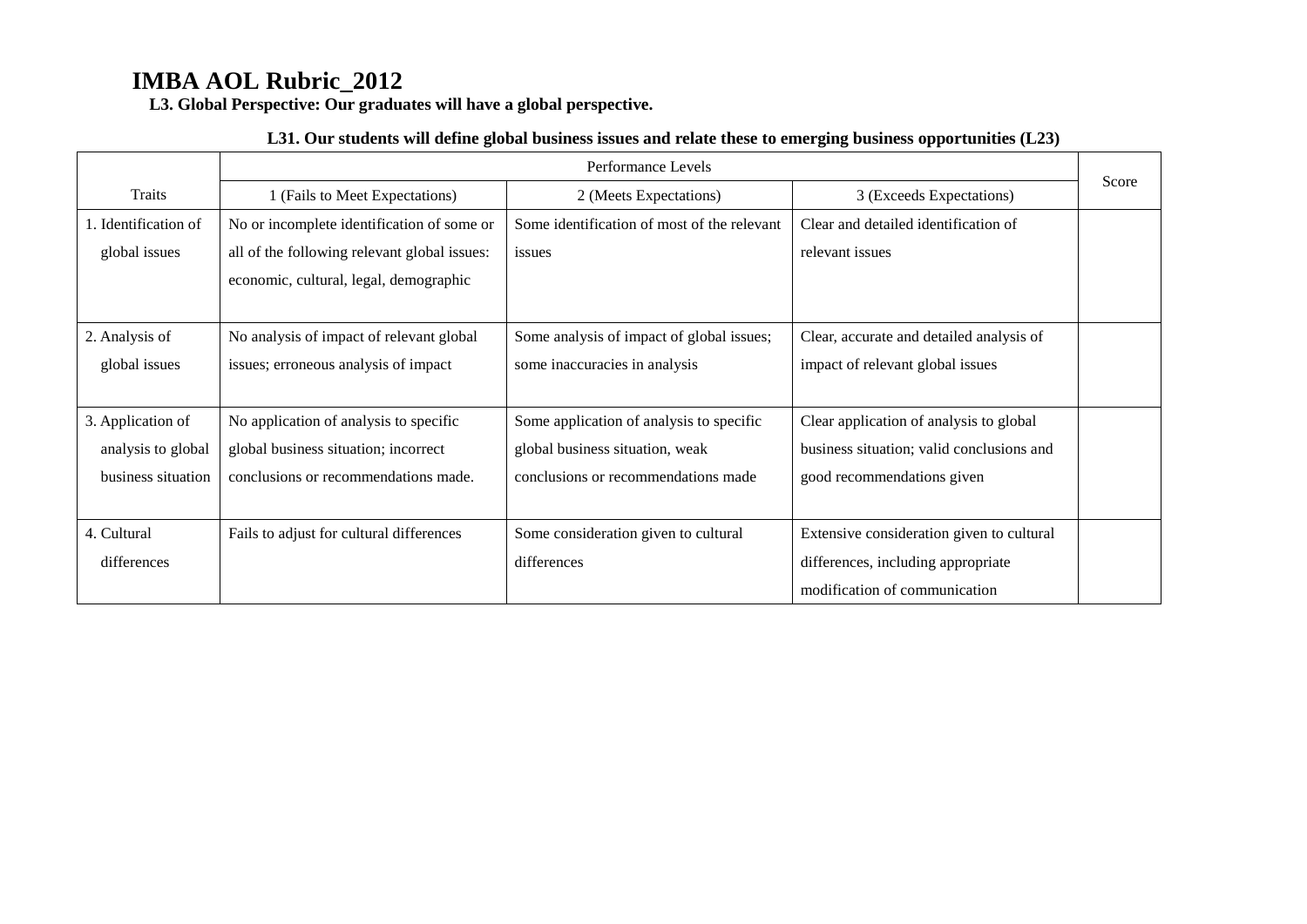|                  | Performance Levels                         |                                           |                                            |       |
|------------------|--------------------------------------------|-------------------------------------------|--------------------------------------------|-------|
| Traits           | 1 (Fails to Meet Expectations)             | 2 (Meets Expectations)                    | 3 (Exceeds Expectations)                   | Score |
| 1. Knowledge     | A few of the required elements             | Some of the required elements             | Most of the required elements (vocabulary, |       |
|                  | (vocabulary, structures, and/or cultural)  | (vocabulary, structures, and/or cultural  | structure, and/or cultural context) are    |       |
|                  | context) are complete and correct.         | context) are complete and correct.        | complete and correct.                      |       |
|                  |                                            |                                           |                                            |       |
| 2. Comprehension | The response shows little understanding of | The response shows some understanding     | The response for the most part shows       |       |
|                  | main ideas and/or details                  | of main ideas and details.                | understanding of main ideas and most       |       |
|                  |                                            |                                           | details.                                   |       |
| 3. Communication | The communication skills and strategies    | The communication skills and strategies   | The communication skills and strategies    |       |
|                  | are minimally evident, appropriate, and/or | are somewhat complete, appropriate and/or | are mostly complete, appropriate and       |       |
|                  | correct.                                   | correct.                                  | correct.                                   |       |
|                  |                                            |                                           |                                            |       |

### **L32. Our students will have command of business English or other language of major global market**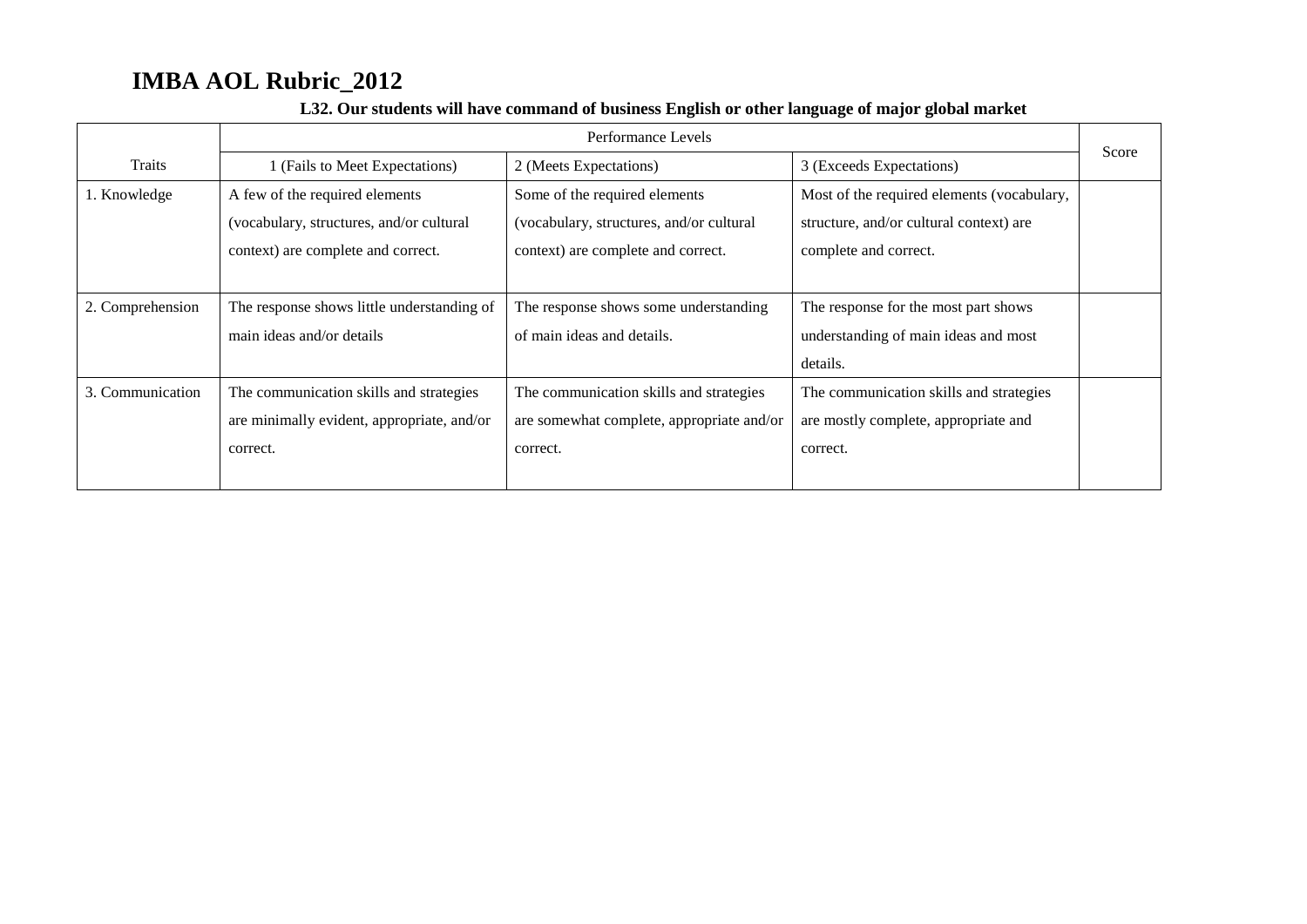**L4. Ethically & Socially Conscious Reasoning: Our graduates will understand the gravity of ethical behavior and corporate social responsibility**

|                 | Performance Levels                         |                                             |                                              |       |
|-----------------|--------------------------------------------|---------------------------------------------|----------------------------------------------|-------|
| <b>Traits</b>   | 1 (Fails to Meet Expectations)             | 2 (Meets Expectations)                      | 3 (Exceeds Expectations)                     | Score |
| 1. Identifies   | Has a vague idea of what the dilemma is    | Identifies the dilemma, including pertinent | Describes the dilemma in detail having       |       |
| Dilemma         | and is uncertain what must be decided in   | facts, and ascertains what must be decided  | gathered pertinent facts. Ascertains exactly |       |
|                 | individual or business behavior            | in individual or business behavior          | what must be decided in individual or        |       |
|                 |                                            |                                             | business behavior                            |       |
| 2. Stakeholders | Fails to recognize all stakeholders or     | Recognizes stakeholders and explores        | Recognizes all stakeholders and fully        |       |
| Consideration   | explores consequences and                  | some of the consequences and                | explores consequences and                    |       |
|                 | threats/opportunities                      | threats/opportunities fairly effectively    | threats/opportunities                        |       |
|                 | ineffectively                              |                                             |                                              |       |
| 3. Options      | Failed to identify all of the relevant and | Identified most of the relevant practical   | Correctly identified all of the relevant     |       |
| development     | practical options                          | options, but overlooked some related        | practical options and all of the related     |       |
|                 |                                            | conceptual problems and issues              | conceptual problems and issues               |       |
| 4. Options      | Failed to provide weightings of various    | Provided some evaluation of ethical and     | Provided appropriate and defensible          |       |
| Evaluation      | ethical and social arguments and reasons   | social reasons and arguments, but           | evaluations for all relevant arguments       |       |
|                 |                                            | overlooked important factual or logical     | noting wherever necessary factual            |       |
|                 |                                            | errors in some reasons                      | assumptions, logical errors, or conceptual   |       |
|                 |                                            |                                             | confusions.                                  |       |
| 5. Decision and | Has difficulty identifying and appropriate | Formulates an implementation plan that      | Formulates an implementation plan that       |       |
| Action          | course of action from among options        | delineates the execution of the decision    | delineates the execution of the decision     |       |
|                 |                                            |                                             | and that evidences a thoughtful reflection   |       |
|                 |                                            |                                             | on the benefits and risks of action          |       |

|  | L41. Our students will identify ethical and social dilemma and be able to recognize and evaluate alternative courses of action. |  |
|--|---------------------------------------------------------------------------------------------------------------------------------|--|
|--|---------------------------------------------------------------------------------------------------------------------------------|--|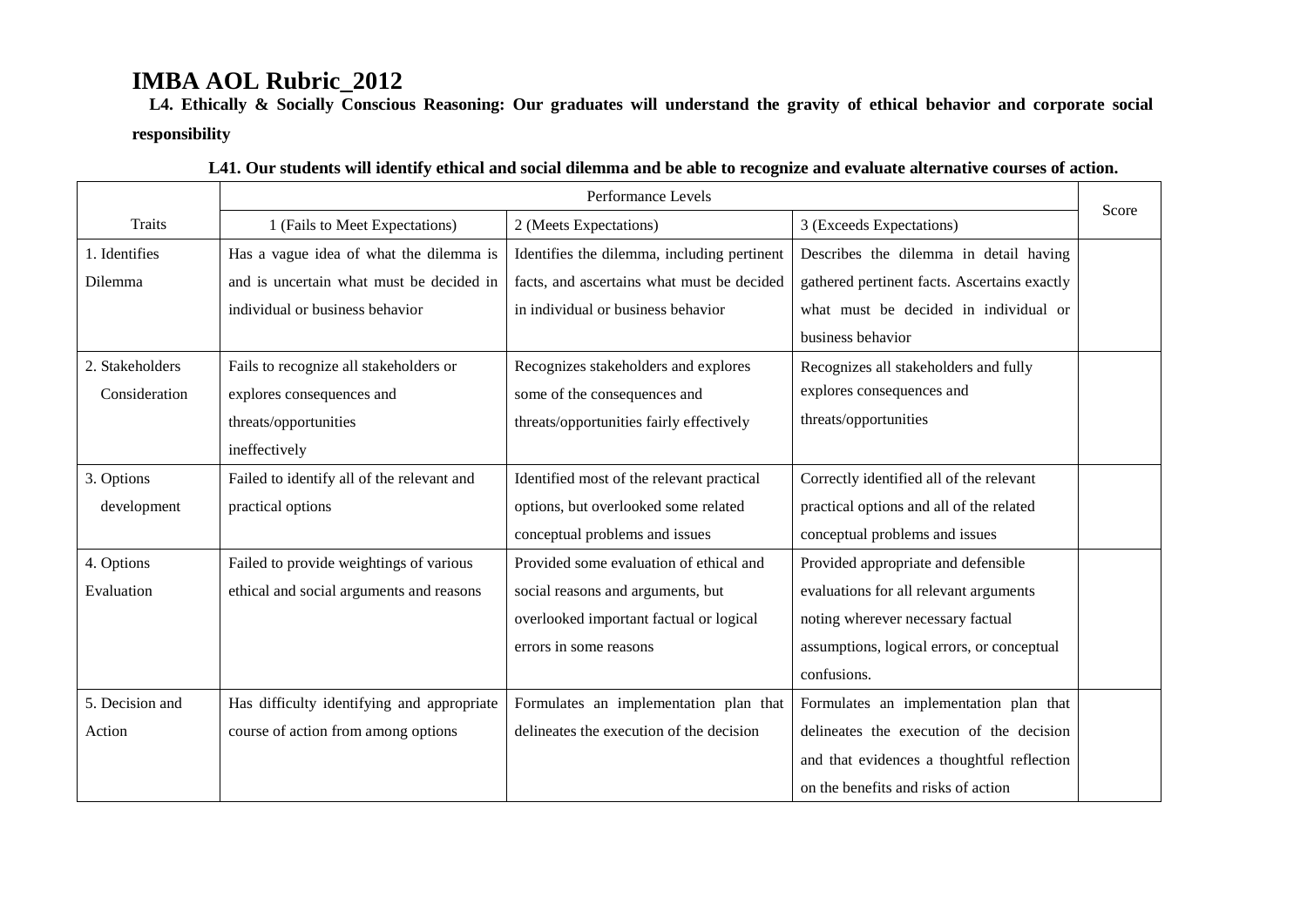|                  | Performance Levels                       |                                           |                                            |       |
|------------------|------------------------------------------|-------------------------------------------|--------------------------------------------|-------|
| <b>Traits</b>    | I (Fails to Meet Expectations)           | 2 (Meets Expectations)                    | 3 (Exceeds Expectations)                   | Score |
| 1. Importance    | Somewhat appreciates the importance of   | Mostly appreciates the importance to keep | Fully appreciates the importance of        |       |
|                  | keeping professional code of conduct     | professional code of conduct              | keeping professional code of conduct.      |       |
|                  |                                          |                                           |                                            |       |
| 2. Understanding | Somewhat understands the detailed        | Mostly understands the detailed contents  | Fully understands the detailed contents of |       |
|                  | contents of professional code of conduct | of professional code of conduct           | professional code of conduct.              |       |
|                  |                                          |                                           |                                            |       |
| 3. Compliance    | Somewhat complies with professional      | Mostly complies with professional code    | Fully complies with professional code of   |       |
|                  | code of conduct                          | of conduct                                | conduct                                    |       |

### **L42. Our students will know the professional code of conduct within their discipline**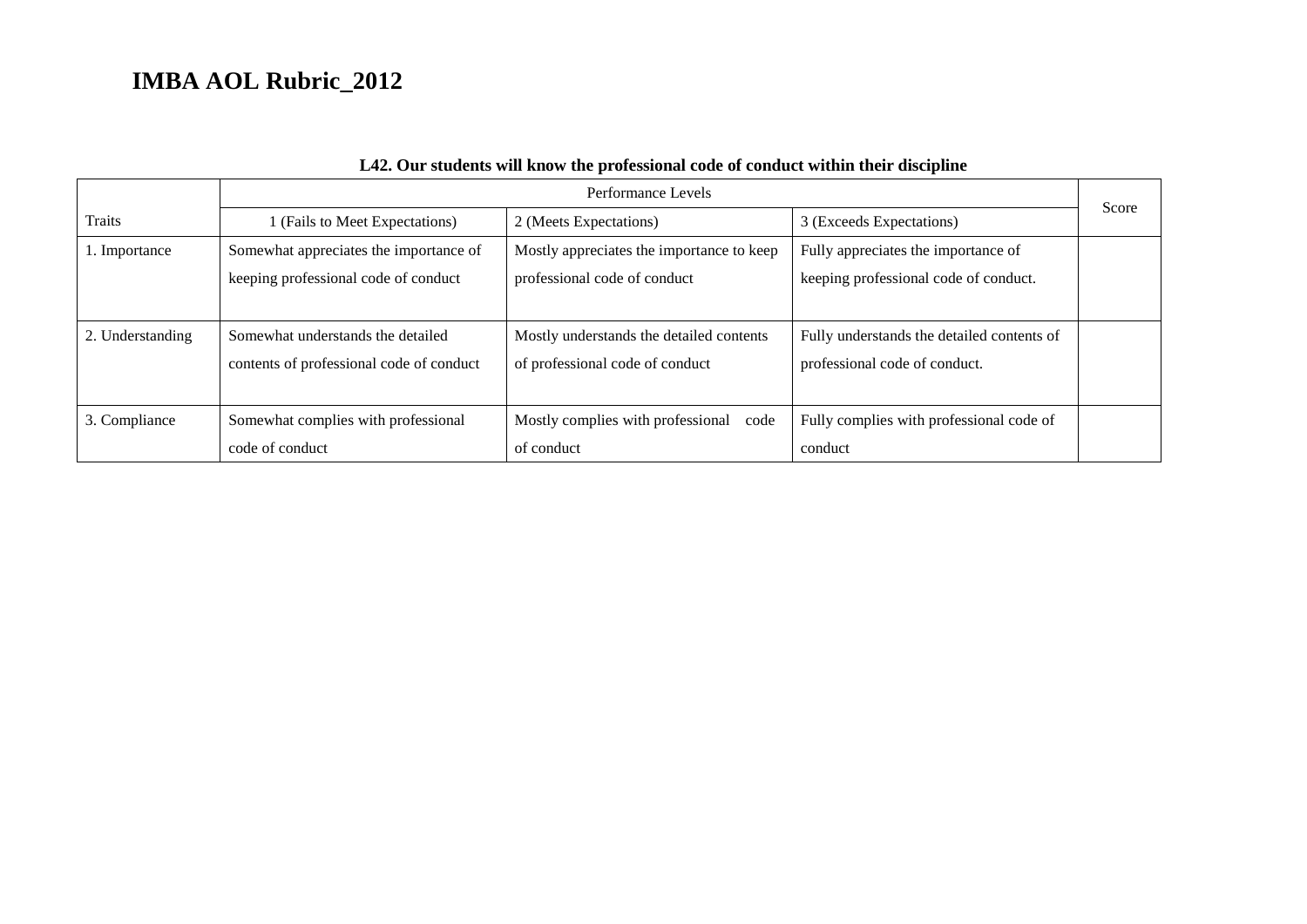**L5. Strategic and Analytical Thinking: Our graduates will be able to strategically and cross disciplinarily analyze business cases and to use appropriate analytical tools in solving business problems.** 

|                      | Performance Levels                         |                                               |                                              |       |
|----------------------|--------------------------------------------|-----------------------------------------------|----------------------------------------------|-------|
| <b>Traits</b>        | 1 (Fails to Meet Expectations)             | 2 (Meets Expectations)                        | 3 (Exceeds Expectations)                     | Score |
| 1. Factual knowledge | Shows little knowledge of case facts,      | Shows solid understanding of case facts       | Shows through grasp of case facts and        |       |
|                      | makes factual mistakes                     |                                               | offers additional factual knowledge about    |       |
|                      |                                            |                                               | company or industry                          |       |
| 2. Application of    | Misuses strategic analysis tools,          | Appropriately strategic analysis tools,       | Shows strong understanding and               |       |
| strategic analysis   | concepts, and techniques                   | concepts, and techniques                      | application of strategic analysis tools,     |       |
| tools                |                                            |                                               | concepts, and techniques                     |       |
| 3. Application of    | Fails to incorporate financials into case  | Shows knowledge of ratios and trend           | Applies ratios and trend analysis to         |       |
| financial analysis   | analysis or shows only limited attempts    | analysis; demonstrates understanding of       | develop sound judgments about company        |       |
|                      | to understand financials                   | firm's financial standing                     | situation and prospects; presents financial  |       |
|                      |                                            |                                               | analysis professionally                      |       |
| 4. Identification of | Neglects to identify case issues; recounts | Clearly identifies the key issues in the case | Develops a well-integrated statement of      |       |
| case                 | facts of case with little analysis         | and demonstrates understanding of             | the complex issues of the case and           |       |
| problems/issues      |                                            | company's decision situation                  | demonstrates understanding of situation      |       |
| 5. Generation of     | Identifies weak or infeasible alternatives | Generates 2 or 3 feasible alternatives for    | Develops 2 or 3 insightful alternatives for  |       |
| alternatives         | with little attention to case issues       | resolving the key issues of the case          | resolving the issues; offers specificity and |       |
|                      |                                            |                                               | originality                                  |       |
| 6. Recommendations   | Offers weak recommendations or pays        | Provides well-reasoned recommendations        | Integrates alternatives into a well-         |       |
|                      | little attention to addressing case issues | that follow from the preceding analysis       | developed action plan; offers specificity,   |       |
|                      |                                            | and clearly address case issues; no           | priorities, and sequencing of actions        |       |
|                      |                                            | surprises                                     |                                              |       |

| L51. Our students will be able to strategically analyze business cases and will demonstrate the ability of sound business judgment. |  |
|-------------------------------------------------------------------------------------------------------------------------------------|--|
|-------------------------------------------------------------------------------------------------------------------------------------|--|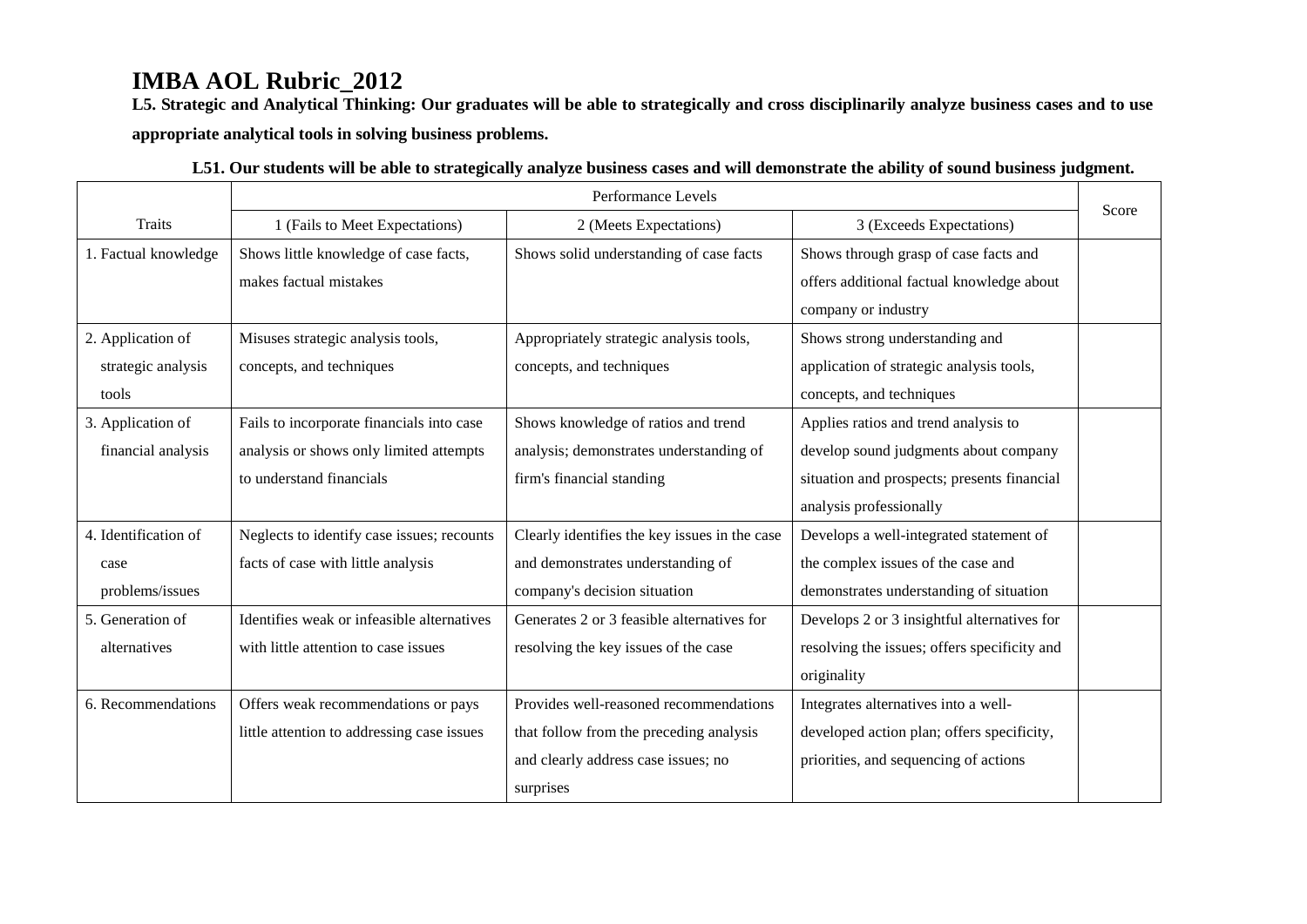| . Business judgment | Shows little attention to presenting sound | Provides good arguments backed up with | Provides strong rationale and convincing |  |
|---------------------|--------------------------------------------|----------------------------------------|------------------------------------------|--|
|                     | arguments or backing up ideas with         | factual knowledge, analysis, and       | arguments throughout; demonstrates sound |  |
|                     | analysis; offers "I think" statements      | persuasive rationale                   | business judgment                        |  |

|                       | Performance Levels                       |                                               |                                              | Score |
|-----------------------|------------------------------------------|-----------------------------------------------|----------------------------------------------|-------|
| Traits                | 1 (Fails to Meet Expectations)           | 2 (Meets Expectations)                        | 3 (Exceeds Expectations)                     |       |
| 1. Consideration      | Deals only with a single perspective and | Begins to relate alternative views from       | Addresses perspectives noted previously,     |       |
|                       | fails to discuss possible perspectives   | other disciplines to qualify analysis.        | and additional diverse perspectives other    |       |
|                       | from other disciplines.                  |                                               | disciplines to qualify analysis.             |       |
| 2. Management         | Lacks understanding of basic             | Shows clear comprehension of basic            | Integrates and applies basic management      |       |
| principle             | management principles and strategic      | management principles and strategic           | principles and strategic thinking approach   |       |
|                       | thinking approach                        | thinking approach.                            | across multiple disciplines.                 |       |
| 3. Discipline         | Does not incorporate appropriate         | Somewhat applies appropriate                  | Clearly and reflectively applies appropriate |       |
| knowledge             | argumentation and methodology of other   | argumentation and methodology of other        | argumentation and methodology of other       |       |
|                       | disciplines                              | disciplines                                   | disciplines                                  |       |
| 4. Intellectual       | Does not yet demonstrate intellectual    | Somewhat Demonstrates intellectual            | Demonstrates a high degree of intellectual   |       |
| sensitivity           | acuity, imagination, and sensitivity.    | acuity, imagination, and sensitivity.         | acuity, imagination, and sensitivity.        |       |
| 5. Horizontal         | Does not yet integrate interdisciplinary | Partially integrates interdisciplinary skills | Successfully integrates interdisciplinary    |       |
| synthesis             | skills and knowledge.                    | and knowledge.                                | skills and knowledge.                        |       |
| 6. Vertical synthesis | Does not yet demonstrate awareness of    | Demonstrates some awareness of inter-         | Clearly demonstrates an awareness of         |       |
|                       | inter-relationships among self, the      | relationships among self, the discipline,     | inter-relationships among self, the          |       |
|                       | discipline, business, and society.       | business, and society                         | discipline, business, and society.           |       |

### **L52. Our students will synthesize different discipline areas.**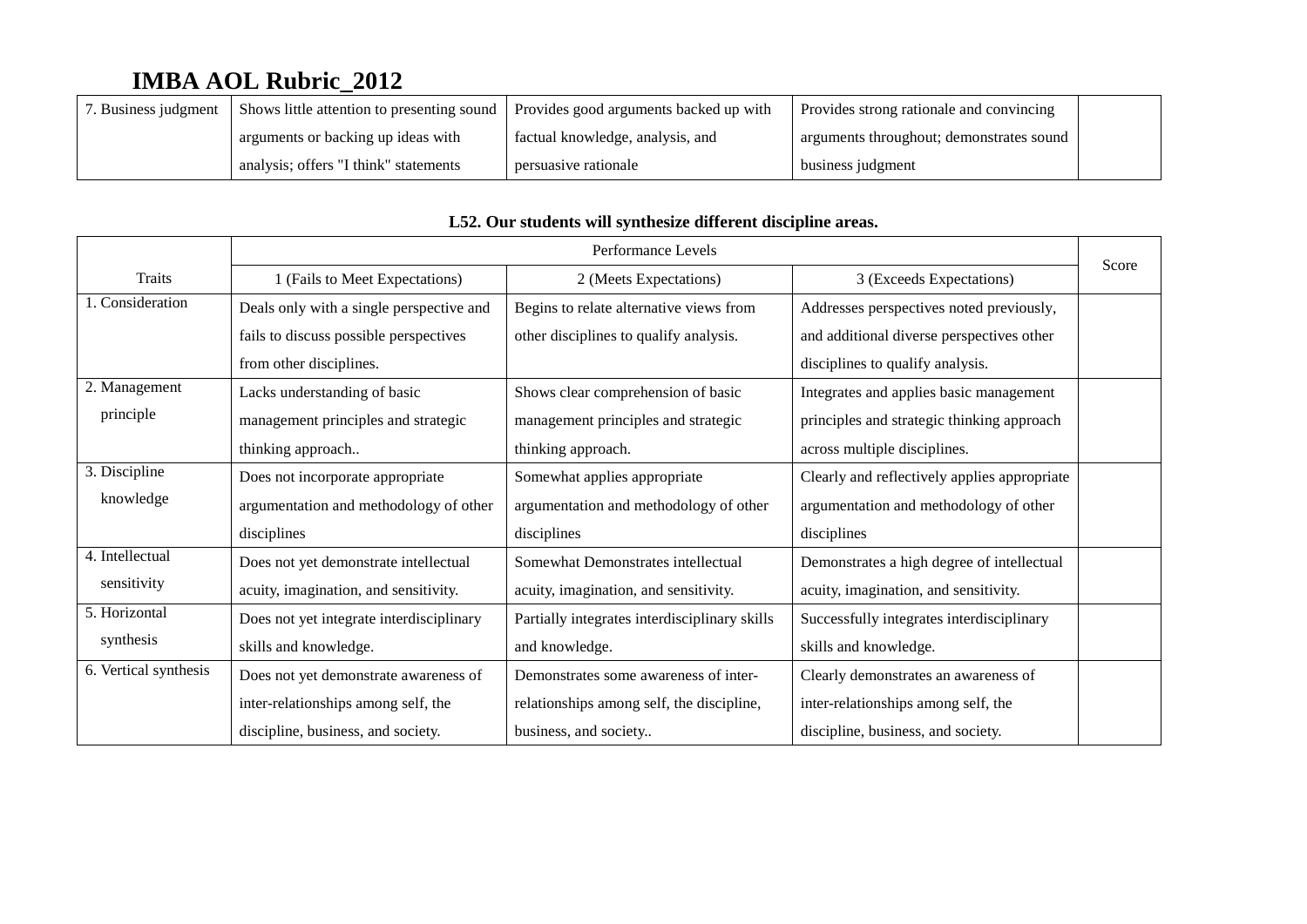|                      | Performance Levels                           |                                             |                                                | Score |
|----------------------|----------------------------------------------|---------------------------------------------|------------------------------------------------|-------|
| Traits               | 1 (Fails to Meet Expectations)               | 2 (Meets Expectations)                      | 3 (Exceeds Expectations)                       |       |
| 1. Problem/objectiv  | Does not attempt to or fails to identify and | Summarize issue, though some aspects are    | Clearly<br>identifies the challenge<br>and     |       |
| e finding            | summarize accurately                         | incorrect or confused                       | subsidiary, embedded, or implicit aspects      |       |
|                      |                                              |                                             | issues.<br>Identifies<br>the<br>integral<br>of |       |
|                      |                                              |                                             | relationships essential to analyzing the       |       |
|                      |                                              |                                             | issue                                          |       |
| 2. Identification of | Does not identify alternatives               | Identifies and discusses a set of feasible  | Identifies a set of feasible options that      |       |
| alternative          |                                              | alternatives                                | demonstrates creativity and the ability to     |       |
| options              |                                              |                                             | integrate knowledge                            |       |
| 3. Appropriate       | Data/evidence or sources are simplistic,     | Appropriate<br>data/evidence or sources     | Examines evidence<br>and its source:           |       |
| supporting           | inappropriate, or not related topic          | provided, although exploration appears to   | questions its accuracy, relevance, and         |       |
| data/evidence        |                                              | have been routine                           | completeness                                   |       |
| 4. Quantitative      | Evaluation is poor, not consistent with the  | Evaluation<br>adequate,<br>relatively<br>is | Evaluation is effective, consistent with       |       |
| evaluation           | criteria or does not use facts correctly     | consistent with criteria and<br>facts are   | criteria and facts are used correctly          |       |
|                      |                                              | generally used correctly                    |                                                |       |
| 5. Qualitative       | Evaluation is poor, not consistent with the  | Evaluation<br>adequate,<br>is<br>relatively | Evaluation is effective, consistent with       |       |
| evaluation           | criteria or does not use facts correctly     | consistent with criteria and facts are      | criteria and facts are used correctly          |       |
|                      |                                              | generally used correctly                    |                                                |       |
|                      |                                              |                                             |                                                |       |
| 6. Advanced          | Does not use any advanced analytical         | Somewhat uses<br>advanced<br>analytical     | Effectively<br>advanced<br>analytical<br>uses  |       |
| analytical           | techniques such as statistical analysis and  | techniques such as statistical analysis and | techniques to analyze data and solve the       |       |
| techniques           | decision science tools                       | decision science tools to analyze data and  | problem                                        |       |
|                      |                                              | solve the problem                           |                                                |       |

### **L53. Our students will use appropriate analytical technique to analyze data and solve business problems.**